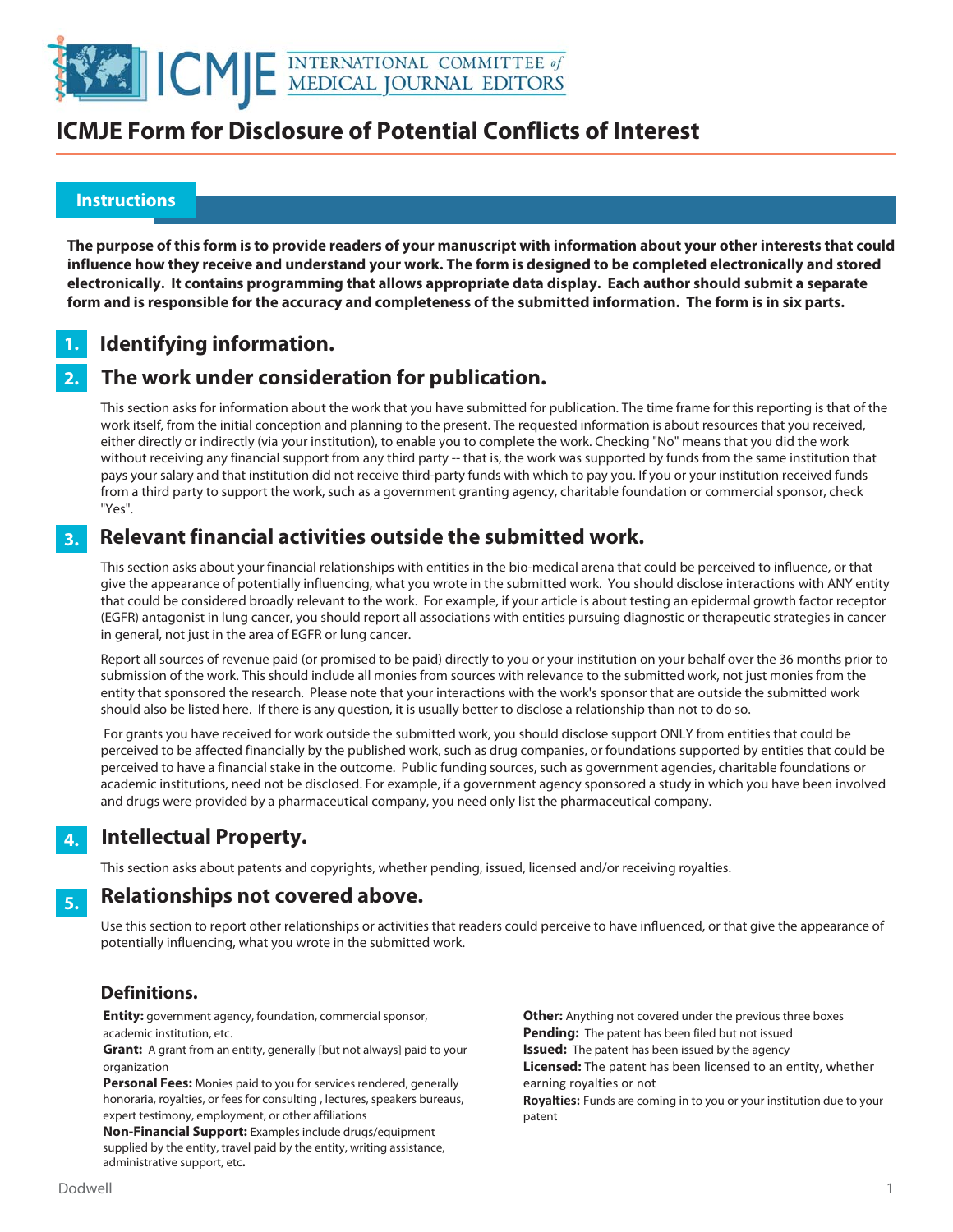

# **ICMJE Form for Disclosure of Potential Conflicts of Interest**

| <b>Section 1.</b>                   | <b>Identifying Information</b>       |                                   |                          |  |  |  |
|-------------------------------------|--------------------------------------|-----------------------------------|--------------------------|--|--|--|
| 1. Given Name (First Name)<br>Emily |                                      | 2. Surname (Last Name)<br>Dodwell | 3. Date<br>17-April-2016 |  |  |  |
|                                     | 4. Are you the corresponding author? | No<br>Yes                         |                          |  |  |  |

5. Manuscript Title

Perspective on "The alpha-defensin immunoassay and leucocyte esterase colormetric strip test as diagnostic tests in periprosthetic infection: a systematic review and meta-analysis"

6. Manuscript Identifying Number (if you know it)

## **The Work Under Consideration for Publication**

Did you or your institution **at any time** receive payment or services from a third party (government, commercial, private foundation, etc.) for any aspect of the submitted work (including but not limited to grants, data monitoring board, study design, manuscript preparation, statistical analysis, etc.)?

| Are there any relevant conflicts of interest? |  | <b>Yes</b> |  | $\sqrt{}$ No |
|-----------------------------------------------|--|------------|--|--------------|
|-----------------------------------------------|--|------------|--|--------------|

# **Relevant financial activities outside the submitted work. Section 3. Relevant financial activities outset**

Place a check in the appropriate boxes in the table to indicate whether you have financial relationships (regardless of amount of compensation) with entities as described in the instructions. Use one line for each entity; add as many lines as you need by clicking the "Add +" box. You should report relationships that were **present during the 36 months prior to publication**.

|  | $\sqrt{N}$<br><b>Yes</b><br>Are there any relevant conflicts of interest? |  |
|--|---------------------------------------------------------------------------|--|
|--|---------------------------------------------------------------------------|--|

# **Intellectual Property -- Patents & Copyrights**

Do you have any patents, whether planned, pending or issued, broadly relevant to the work?  $\vert \ \vert$  Yes  $\vert \sqrt{\vert N}$